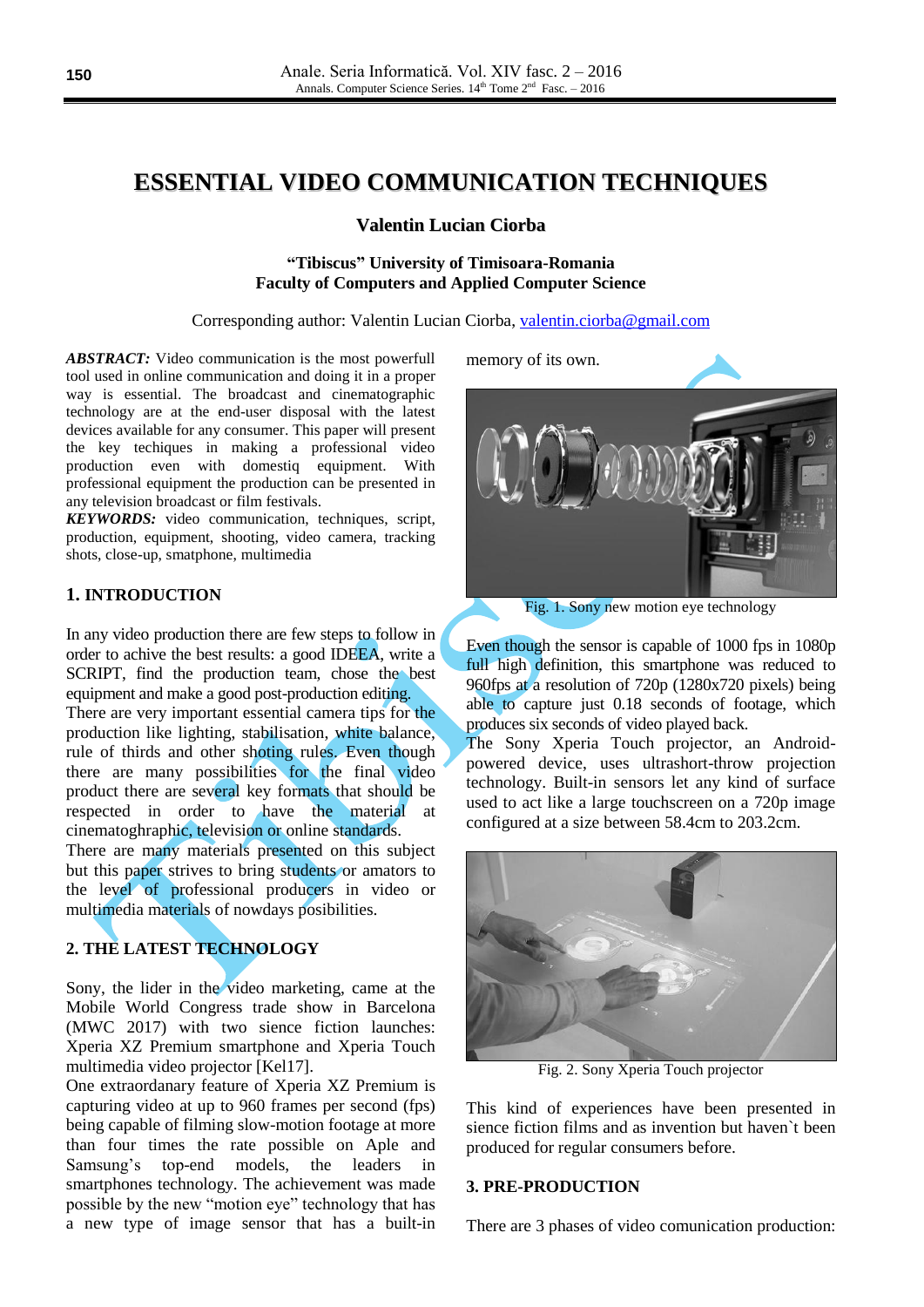pre-production, production or camera shoting and post-production.

A very good idea is the key factor in the video production process. This idea has to be very well documented, covering the latest trends with a large range of interest for the targeted public.

The script transforms the idea in a cinematographic style according with the production resources. Having a storyboard makes the production work easyer for the actors and the camera operators.

# **4. CAMERA SHOTING MAIN RULES**

In the production proces the camera shoting rules are very important, but most of the footages on internet don't respect these rules. Despite the possibilities of new technologies, many specialists don't take in consideration any lessons on filmmaking. In the section bellow there will be presented the most important shoting video framing that are based on the "rule of thirds" [Smi97] guideline that applies in any process of compossing visual images.

# **4.1. Wide/Long shot**

The wide or long shot is the largest frame that should introduce the audience in the scene of the event. This general shot is used also during the production editing as an intermediate shot in betwin other sequences. There can be one or more people in the frame but the souroundings are in the main focus.

# **4.2. Full shot**

This shot has a person or a group of people in front of the camera that has the whole body in the image. There should be just a little space above the head and bellow the feet of the person in the shot.



Fig. 3. Full shot

The wide shot can be used on an entire object or human body, it places the action in relation with the surroundings.

#### **4.3. American shot**

"American shot" is also known as medium-long, ¾ or "knee" shot and represents a translation from French fim criticism "plan americain" that was used a lot in westerns American movies in the 30s and 40s [UTD15]. This shot is wide enough to show the setting arund the person but still be able to see the face of the person and it cuts off the legs above or below the knees.



Fig. 4. American shot

This image composition allows complex dialogue scenes to be played with one or more human bodies in it without changing the camera position.

# **4.4. Medium shot**

In this shot the person is shown with only the upperbody, arms and head. It is an expressive shot of body language especialy when the person uses hands in the communication. It is use a lot in public speacking.



Fig. 5. Medium shot

# **4.5. Over the shoulder shot**

Over the shoulder shot is a close-up shot of a person that usualy is in communication with another person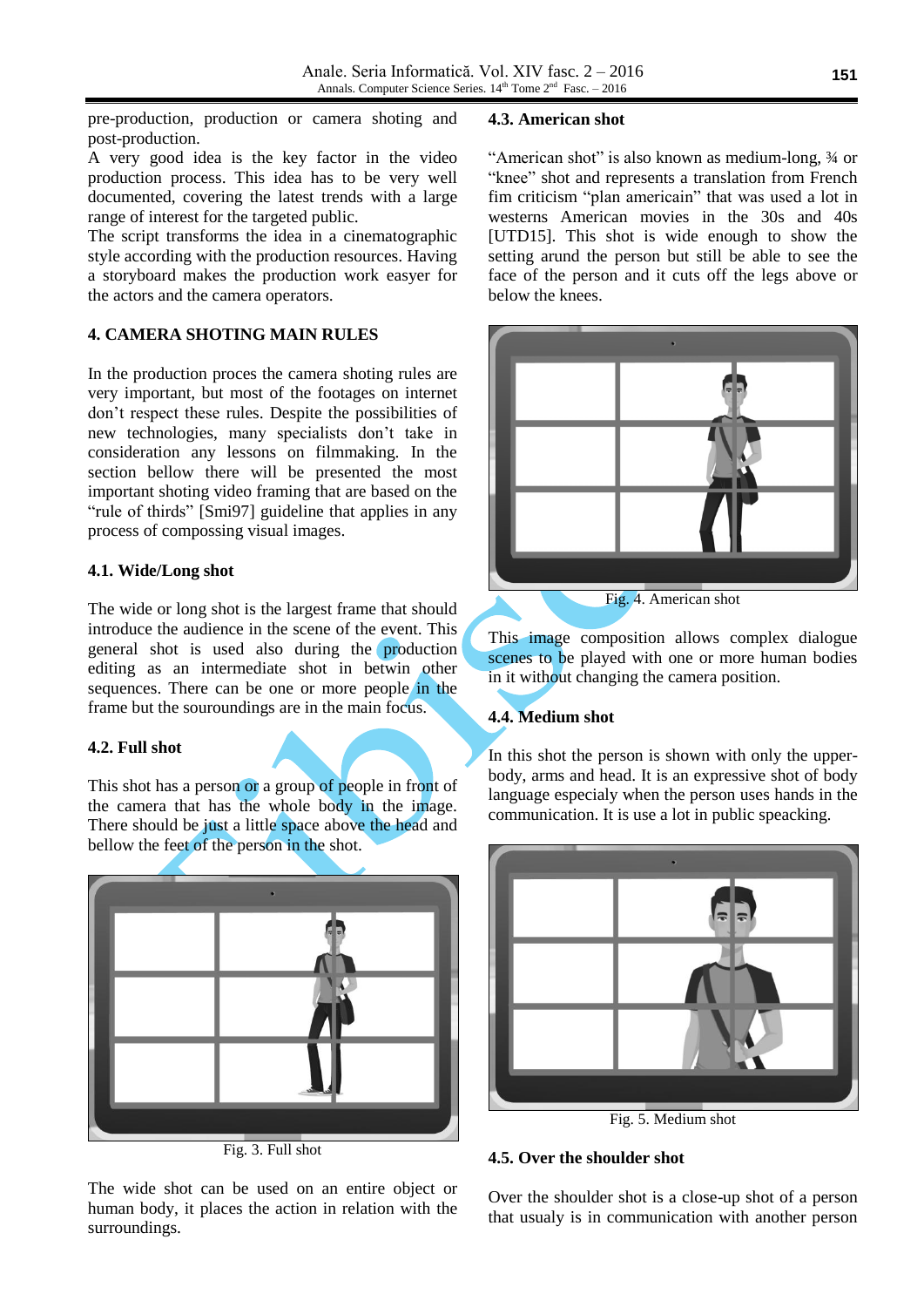that is with the back to the camera. The first person is in the main focus and the other is showing only top part of the shoulder and part of his hair, being out of focus.

It is used in dialogues or interview and can be taken with 2 or 3 cameras and then the shots are called "reverse angle shots".

# **4.6. Close-up/Gross Plan shot**



Fig. 6. Close-up shot

In this shot top of the head or hair can be cut off. The main communication elements are the mouth and the eyes. Botom frame edge of the shot should be just above shoulders.

## **4.7. Other shots**

There are many variation of the previous shots like extreme close-up shot or extreme long shot that reflects the details of a object or the depth of the visual composition.

# **5. POST-PRODUCTION**

For the live video streaming settings, bitrates and resolutions there are many formats but the most used and accepted are in the Table 1. The most popular are 4K, 1080p, 720p, 576i/p, 480p, 360p and 240p according with Youtube Guidelines [YOU16].

| <b>Video Format</b><br>[i=interlaced]<br>[p=progresive] | <b>Rezolution</b><br>[pixels] | Video bitrate<br>[kbps]   | <b>Audio</b><br>bitrate<br>[kbps] | <b>Frames</b> per<br>second<br>[fps] | <b>Encoder</b>  | Profile/Level            | <b>Keyframe</b><br>rate<br>[sec.] |
|---------------------------------------------------------|-------------------------------|---------------------------|-----------------------------------|--------------------------------------|-----------------|--------------------------|-----------------------------------|
| 4320p<br>(8K UHDTV)                                     | 7680x4320px                   | $10.000 - 50.000$<br>kbps | 128-256<br>kbps                   | @ 60, 30 fps                         | H.265<br>(HEVC) | High                     | 1-2 seconds                       |
| 2160p<br>(4K UHDTV)                                     | 3840x2160px                   | $8.000 - 40.000$<br>kbps  | 128-256<br>kbps                   | @ 60, 30 fps                         | H.265           | High                     | 1-2 seconds                       |
| 1440 <sub>p</sub>                                       | 2560x1440px                   | $6.000 - 18.000$<br>kbps  | 128-256<br>kbps                   | @ 60, 30 fps                         | H.265           | High                     | 1-2 seconds                       |
| $1080$ i/p                                              | 1920x1080px                   | $2.500 - 9.000$<br>kbps   | 128-256<br>kbps                   | @ 60, 30 fps                         | H.265,<br>H.264 | High, Main               | 1-2 seconds                       |
| 720i/p                                                  | 1280x720px                    | $1.500 - 6.000$<br>kbps   | 98-128<br>kbps                    | @ 30, 25 fps                         | H.265,<br>H.264 | High, Main               | 1-2 seconds                       |
| 576i/p                                                  | 720x576px                     | $800 - 2.500$<br>kbps     | 98-128<br>kbps                    | @ 30, 25 fps                         | H.265,<br>H.264 | Main.<br><b>Baseline</b> | 1-2 seconds                       |
| 480i/p                                                  | 854x480px                     | $500 - 2,000$<br>kbps     | 64-98 kbps                        | @ 30, 25 fps                         | H.265,<br>H.264 | Main,<br><b>Baseline</b> | 1-2 seconds                       |
| 360i/p                                                  | 640x360px                     | $400 - 1000$<br>kbps      | 64-98 kbps                        | @ 30, 25 fps                         | H.264           | Main,<br><b>Baseline</b> | 1-2 seconds                       |
| 240i/p                                                  | 426x240px                     | 300 - 700 kbps            | 32-98 kbps                        | @ 30, 25,<br>12fps                   | H.264           | <b>Baseline</b>          | 1-2 seconds                       |
| 160i/p                                                  | 176x144px                     | 28 - 200 kbs              | 32-98 kbps                        | $\blacksquare$                       | H.263           | <b>Baseline</b>          | 1-2 seconds                       |

Table 1. Table of video format